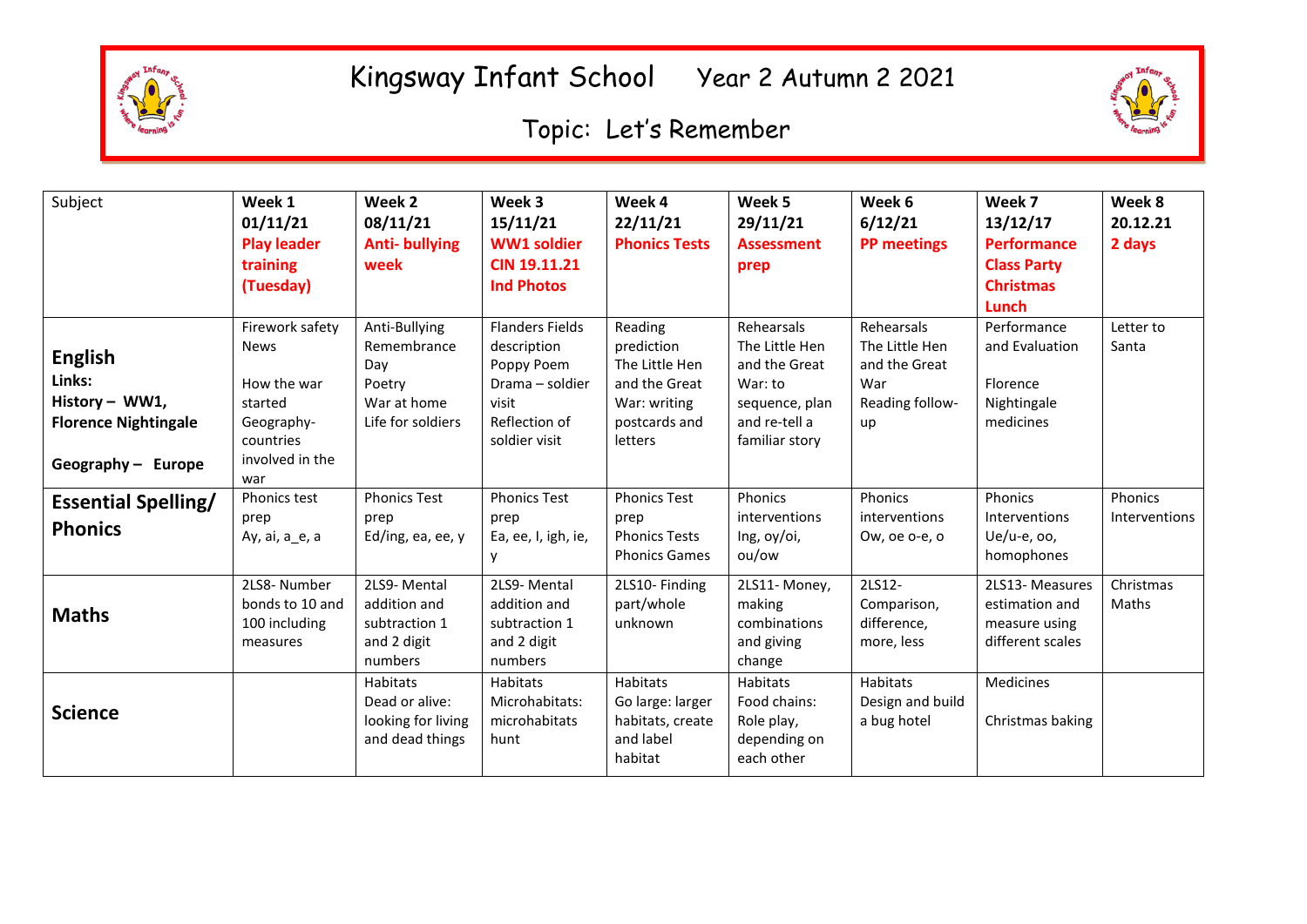| <b>Humanities</b><br>History/Geography                         | World War<br>Remembrance<br>Europe: map<br>work<br>evacuees                       | World War<br>Remembrance                                                            | World War<br>Artefacts                                                            | World War<br>Remembrance                                                          | World War<br>Remembrance                                                         | World War<br>Remembrance                                            | Florence<br>Nightingale                                                                                                              |                  |
|----------------------------------------------------------------|-----------------------------------------------------------------------------------|-------------------------------------------------------------------------------------|-----------------------------------------------------------------------------------|-----------------------------------------------------------------------------------|----------------------------------------------------------------------------------|---------------------------------------------------------------------|--------------------------------------------------------------------------------------------------------------------------------------|------------------|
| <b>Art and Design</b><br>Sketching: shadows,<br>light and dark | Firework art<br>using<br>technology<br>Sketching<br>fireworks                     | Poppy Art<br>decorating<br>poppies<br>Still life: poppies                           | Poppy Art<br>Watercolour of<br>Poppy fields                                       | Leaf rubbing                                                                      | Christmas Cards<br>Sketching<br>artefacts                                        | Christmas<br>Calendar<br>using technology<br>sketching<br>artefacts | Christmas Art /<br><b>D&amp;T</b><br>decorations                                                                                     | Christmas<br>Art |
| <b>Computing</b>                                               | Firework art                                                                      |                                                                                     | Digital art: line,<br>shape, fill, pixel<br>art, text                             |                                                                                   |                                                                                  | Digital Art:<br>line, shape, fill,<br>pixel art, text               | Searching the<br>Internet:<br>Florence<br>Nightingale<br>Understand how<br>a website<br>displays<br>information in<br>different ways |                  |
| <b>RE</b><br>(CTW)                                             | Festival of Light<br>Hindu                                                        | Design Tech Project<br>Using Symbols to design & create a<br>gift                   |                                                                                   | Advent                                                                            | Christmas<br>Journey                                                             | In a stable                                                         | Gifts                                                                                                                                |                  |
| <b>Music</b>                                                   | Charanga<br>Dynamics and<br>Tempo-how<br>does music<br>teach us about<br>the past | Charanga<br>Dynamics and<br>Tempo - how<br>does music teach<br>us about the<br>past | Charanga<br>Dynamics and<br>Tempo-how<br>does music<br>teach us about<br>the past | Charanga<br>Dynamics and<br>Tempo-how<br>does music<br>teach us about<br>the past | Christmas Carols<br>for performance                                              | Christmas Carols<br>for performance                                 | Christmas Carols<br>for performance                                                                                                  |                  |
| <b>PSHE</b>                                                    | Jigsaw<br>Celebrating<br>differences:<br>Boys and girls                           | Anti-Bullying-<br>Workshop: Time<br>to unite<br>Acts of Kindness                    | Jigsaw<br>Celebrating<br>differences:<br>Boys and girls                           | Jigsaw<br>Celebrating<br>differences:<br>Why does<br>bullying<br>happen?          | Jigsaw<br>Celebrating<br>differences:<br>Standing up for<br>myself and<br>others | Jigsaw<br>Celebrating<br>differences:<br>Making a new<br>friend     | Jigsaw<br>Celebrating<br>differences and<br>still being friends                                                                      |                  |